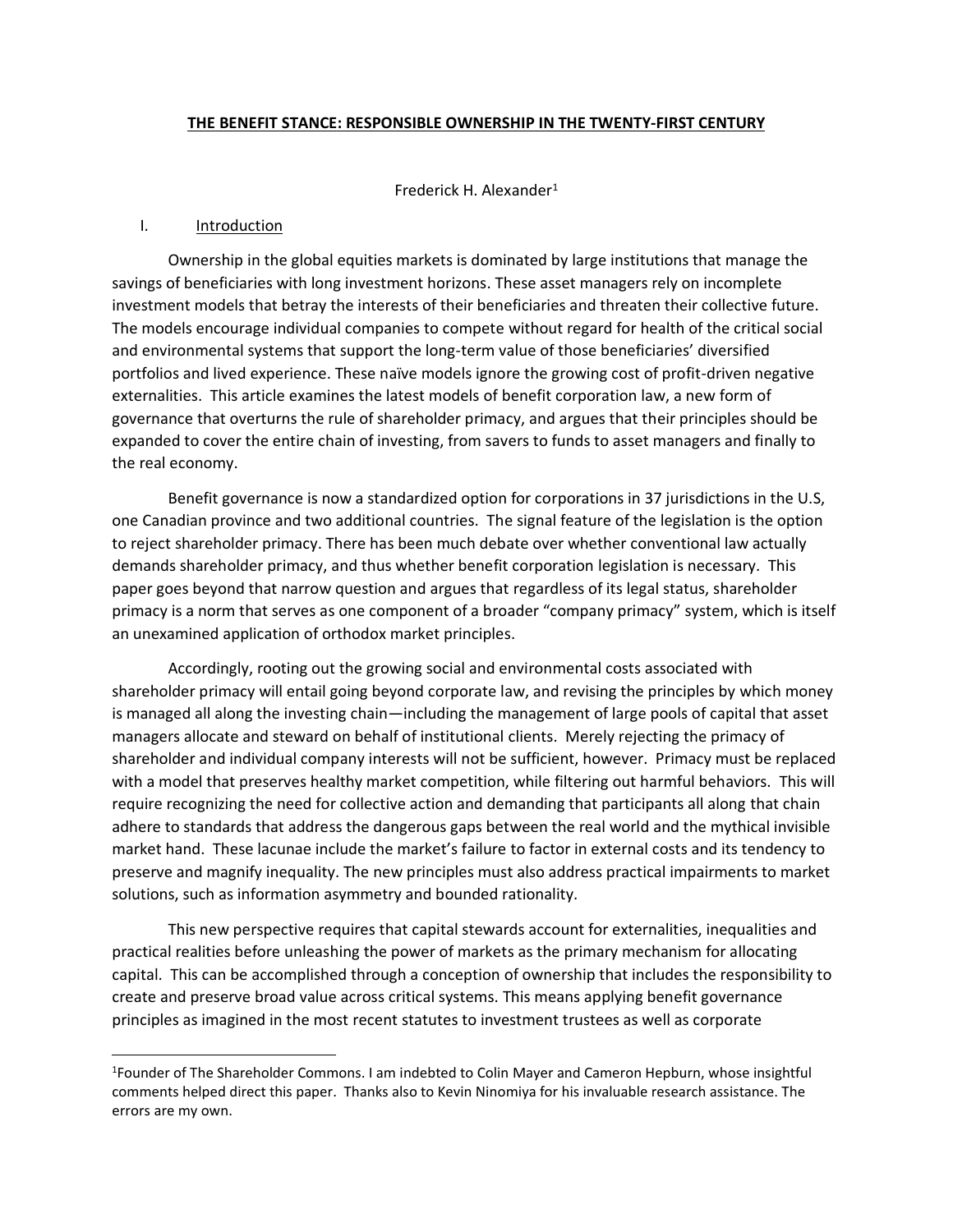fiduciaries. Finally, the article proposes a Global Statement of Fiduciary Principle that drafters of laws, regulations and codes could use to implement benefit governance throughout the fiduciary chain and around the globe.

Part II will provide a brief history of benefit corporation law. Part III will show that shareholder primacy is just a part of larger system of market orthodoxy and Part IV, how that larger system fails to properly steward capital. Part V explains how benefit corporation has evolved from merely ending shareholder primacy to providing a coherent set of principles to replace it, and Part VI suggests that those principles should be applied throughout our system of capital stewardship, from savers to the real economy.

## II. Prelude: benefit corporation law and corporate responsibility

In 2010, Maryland adopted a statute authorizing benefit corporations, and was quickly followed by other states around the U.S. These opt-in statutes establish a corporate form that (1) has a legallyrecognized purpose beyond shareholder wealth creation, (2) creates express fiduciary duties that protect stakeholders and (3) requires disclosure with respect to those new duties. (Alexander 2018). The initial work of drafting and advocating for benefit corporation laws was undertaken by B Lab, a nonprofit entity based in Pennsylvania. (Alexander 2017).

B Lab had established a certification regime for corporate social and environmental impact. They did not want to certify companies that would privilege shareholders over other stakeholders, because such a stance would inevitably erode their positive impact. (Honeyman and Jana 2019). Accordingly, they designed the benefit corporation to provide an alternative more suitable for their certification regime. They then began advocating for its adoption and requiring certified B Corps to adopt the structure where available and necessary.

B Lab is part of a movement to create a more responsible business ecosystem. This movement has many guises: "corporate social responsibility," "ESG (environmental, social and governance) integration," and "corporate purpose" being the most prominent. Broadly speaking, this movement seeks to improve the impact of for-profit business by requiring firms to optimize social and environmental impact along with profits. This movement believes that corporate disregard for stakeholders (other than shareholders) leads to environmental degradation, growing inequality and social unrest.<sup>2</sup> This paper treats that belief as valid, and views treats corporate behavior as a root cause of dangerous trends such as atmospheric carbon concentration, species extinction, economic instability and untenable inequality, as well as morally unacceptable circumstances such as wage slavery and human rights abuses. (Austin 2019).

Many legal scholars studying the responsible business movement dispute the advice B Lab received and argue that conventional corporate law does not favor shareholders; while they agree that shareholder primacy is problematic, they argue that it does not exist as a legal mandate in corporate law. These scholars object to the benefit corporation movement, arguing that it is either a distraction or

<sup>&</sup>lt;sup>2</sup>Others argue that humanity is better off than it has ever been. (Pinker, 2019). While Pinker may be correct that humanity enjoys an absolute level of material well-being far in excess of any previous generation, this circumstance does not compensate for the absolute amount of suffering that takes place in a world where more than 1.2 billion people live on less than \$1.25 a day.(Malik, Jespersen and Kugler, 2014). Moreover, it does not address the environmental debt that such increased welfare may rely upon. (Wells, 2019)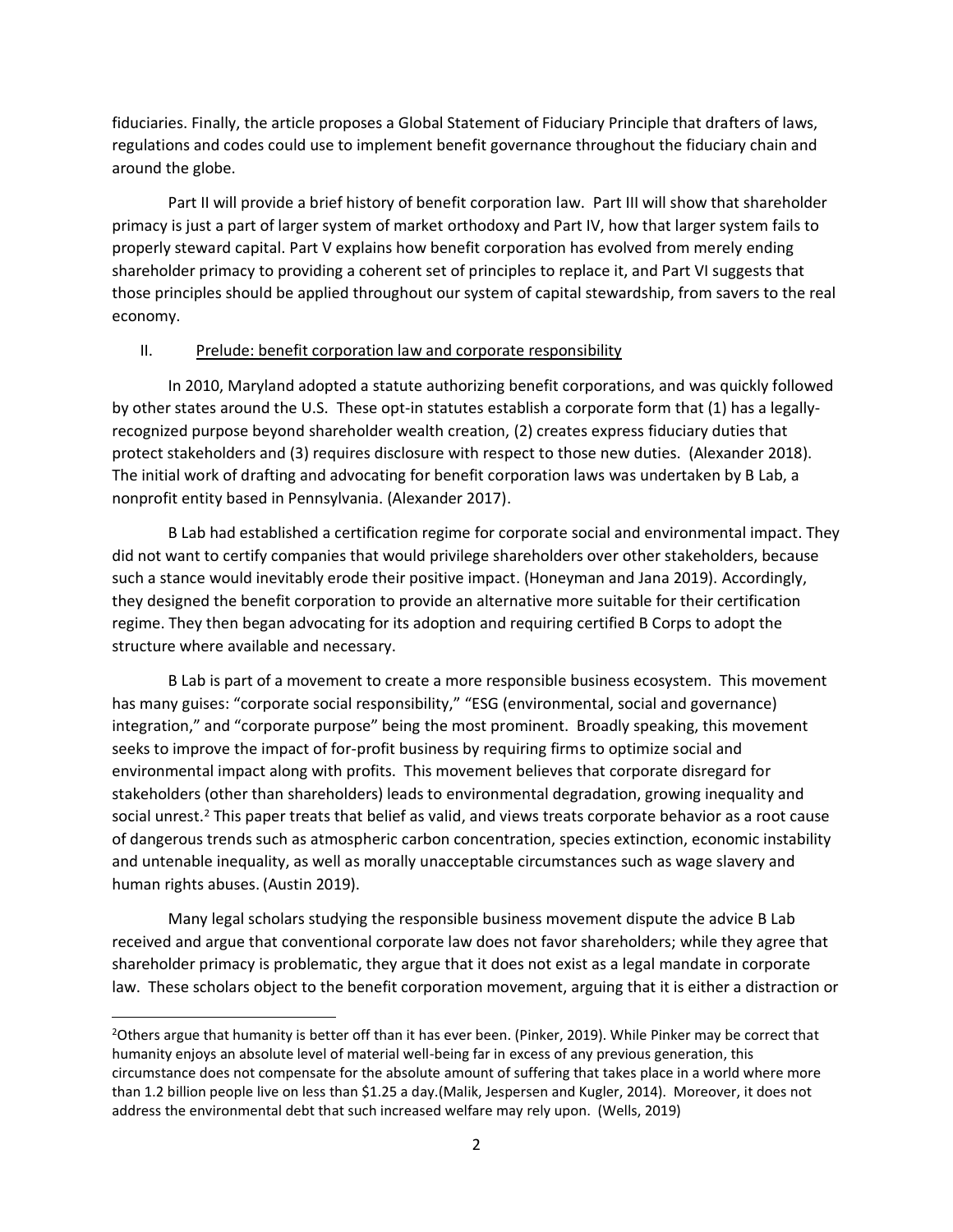counterproductive, because shareholder primacy is not the law or, if it is, it isn't enforceable or just doesn't matter. They also argue that establishing separate benefit corporation statutes will create a negative implication for conventional corporations, establishing shareholder primacy where it did not previously exist. This controversy and the history of the benefit corporation movement has been discussed at length elsewhere.

In a separate paper, I show that even if shareholder primacy is not the law, benefit corporation statutes can serve an important function: the most recent statutes establish clarity as to how directors must address the delicate balance when trade-offs between shareholders and stakeholders become inevitable. (Alexander, forthcoming). This fills an important gap even where shareholder primacy is not an affirmative obligation: the scholars who dispute the existence of shareholder primacy do not describe or propose a workable model or principle of decision-making that will protect stakeholders while continuing to elicit equity investment.

In that paper, I examine the history of benefit corporation law, and discuss its evolution toward principles that accomplish this role as a meaningful substitute for shareholder primacy. This is exemplified by the recently adopted British Columbia Benefit Company Act (the "British Columbia Act"). In the rest of this paper, I show that that shareholder primacy is just one instance of a larger operating system error that exists throughout the global system of capitalism and that well-crafted corporate statutes like the British Columbia Act establish principles that can provide a model for addressing that larger system error.

## III. Shareholder primacy: more than a governance rule

Whether or not corporate law has a primacy mandate requiring a new statute, it cannot be denied that capital markets measure company success by the returns they provide to shareholders through dividends, repurchases and increased share value. Successful startup companies are celebrated when they become "unicorns," meaning that their share value has reached a billion dollars. Warren Buffet is celebrated as the "sage of Omaha" because the company he leads has lifted its share price by buying other companies and raising theirs<sup>3</sup>

Despite broad discussion of corporate responsibility, public company CEOs never actually commit to prioritizing stakeholders over shareholders; they do not say things like, "after having studied the issues, our board has decided that in order to protect our stakeholders and act as good corporate citizens, we will adopt a science based target for reducing carbon emissions to our fair share of the world's budget, ensure a living wage is paid throughout our supply chain and pay our fair share of taxes, even though doing so will reduce the net present value of returns to shareholders over its lifetime, and thus reduce our share price." Instead, they simply talk about the importance of stakeholders.

We *want* corporations to do good, but the markets *insist* that they do well. To avoid any cognitive dissonance, many proponents of more responsible, stakeholder-oriented corporate conduct simply deny that there is any tradeoff between share value and positive social and environmental impact, at least as long as companies take a long term perspective. After a week of public discussion of its 2019 Statement of Purpose of a Corporation, which emphasized the importance of stakeholders, the Business Roundtable released a set of questions and answers that made this denial clear:

<sup>&</sup>lt;sup>3</sup> A sage is defined as "[o]ne (such as a profound philosopher) distinguished for wisdom".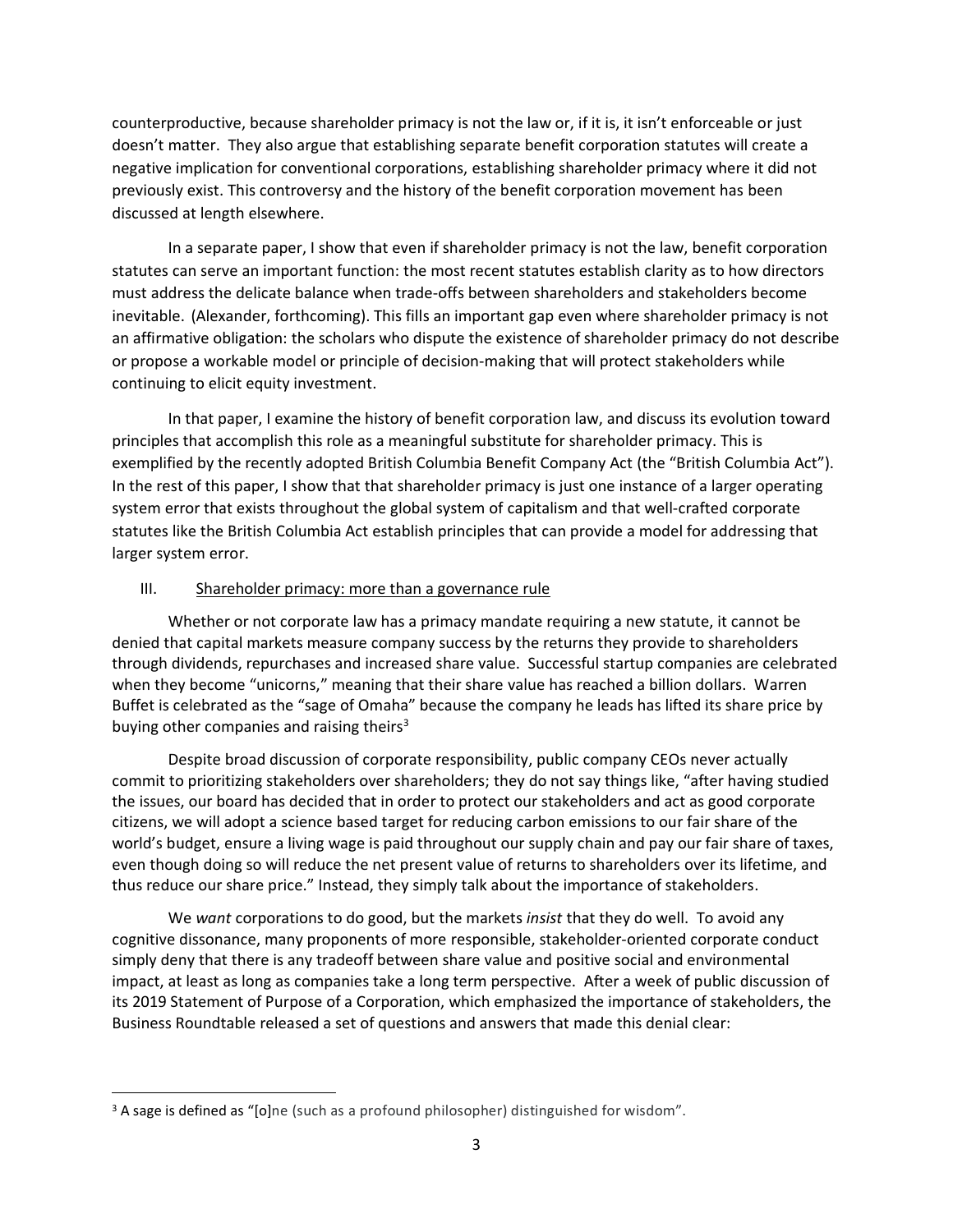## *How will you resolve matters if the best interests of any one stakeholder conflict with the best interests of shareholders?*

While we acknowledge that different stakeholders may have competing interests in the short term, it is important to recognize that the interests of all stakeholders are inseparable in the long term.

This is a dubious claim to say the least: it assumes that differing values can be equally compared and contrasted with or without a price. Even to the extent that such interests could be valued commensurably, there is no reason to believe they will always align. (Heath, 2011, Posner 2011). Presumably, the very reason that corporations are subject to laws and regulations is that legislators and regulators have determined that the behavior of value-maximizing corporations does not always align with what is best for society; unless we believe that jurisdictions around the world have crafted laws that fully address these market failures, it must be acknowledged that the alignment is imperfect, at a minimum.

But if shareholder primacy and corporate profit maximization do not lead to socially optimal solutions, why does the idea permeate our thinking? Why does the primacy of share value seem so instinctive to most of us (even as many of us argue against it in the abstract)? What is it that makes us expect corporations to produce profit as a first principle?

#### *A. Agency theory*

At the corporate level, the standard explanation for shareholder primacy often begins with the need to address the "agency problem," the concern that disparate shareholders do not have the capacity to directly manage their assets, so that management is left to a professional class. (Heath, 2011). The concern, classically articulated by Adolph Berle in a 1932 law review article, is that these managers will tend to use those assets to benefit themselves, rather than the shareholders, and that imposing a fiduciary duty to shareholders and only shareholders creates a clear rule, making such defection less likely. (Berle, 1932).

But this is not a complete answer; after all, other disparate stakeholders, such as employees and customers, might make a similar argument to claim the allegiance of management— who is protecting them in the corporate enterprise? However, the agency theory of shareholder primacy asserts that the need for representation is peculiar to shareholders, because they provide capital to the corporation *with no promise of return*. <sup>4</sup> Unlike lenders, workers, suppliers, customers and other stakeholders, shareholders have no legal or contractual rights to receive any specific value in exchange for their contribution. Instead, they receive what is left over (if anything) after everyone else is paid. This creates a sense that others can bargain for a fair exchange, but that in order to fairly and consistently reward the shareholders for the risk they take, those other stakeholders should not get more than they can bargain for. (Heath, 2018). Thus, it is argued, only shareholders are in the position of bearing pure "residual risk."<sup>5</sup>

<sup>4</sup> The use of the term "shareholder" in this paper is meant to refer to the traditional common shareholder, who is entitled solely to the residual after all others are paid, including preferences on shares of stock. Recent case law in Delaware makes it clear that even among shareholders of different classes, it is the interests of those entitled to residual value that are to be favored by the directors. (Alexander 2018).

<sup>&</sup>lt;sup>5</sup> In order for shareholders to assess the possible returns and risks, there must be an ex ante rule describing the portion of the residue to which they are entitled. The implication of shareholder primacy is that the share is 100% of the largest potential residue.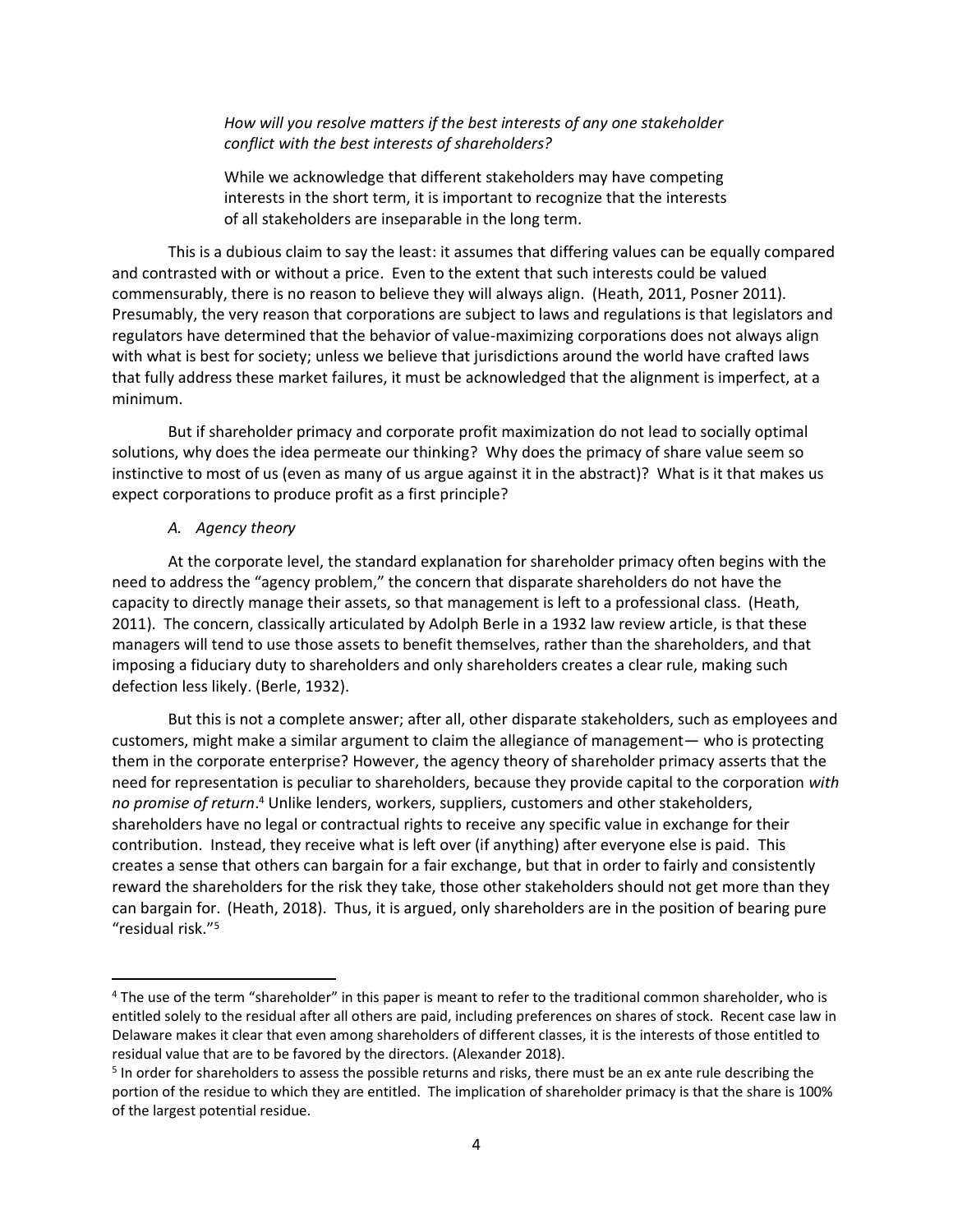While this argument is not without force—shareholders are uniquely at risk due to their status as first loss, pure residual risk bearers-- the agency theory alone cannot explain the resilience of shareholder primacy. It is inevitable that other stakeholders will bear some residual risk as their fortunes vary with the fortunes of the enterprise. Workers' jobs are more secure and raises more likely if a company does well, and customers relying on steady and consistent access to goods and services suffer when a company fails. (Collier, 2018). Moreover, shareholder primacy does not simply cover the relationship between shareholders, the corporation and other stakeholders who bargain with it—it also demands that companies put the interests of shareholders before the interests of communities affected by corporate operations that have no contractual or legal relationship with shareholder primacy—and here it departs from its role as a purely internal corporate governance mechanism. To fully explain the appeal of shareholder primacy, we must look beyond its use as a restraint on managers.

#### *B. Shareholder primacy and market fundamentalism*

The explanation for the strength of shareholder primacy lies largely in our collective belief in the power of markets to create value. Market fundamentalism justifies shareholder primacy as more than a mere protective device: it postulates that returns to shareholders come from profits, which represent the excess of the market value of goods and services over the market price that the company paid for the labor and goods that went into production. Accordingly, profit represents value created. Therefore, the higher the profit, the more value creation. (Easterbrook and Fischel, 1991, Heath, 2011). Thus, market theory claims that shareholder primacy doesn't just protect shareholders, but that it also leads to increased overall welfare through the proper pricing of goods, services, labor and resources. Shareholder primacy is simply an application of the neoliberal consensus that relies on markets to create a vibrant economy. (Basu, 2011, Pearlstein, 2018).

The influence of market purism on shareholder primacy is best exemplified by Milton Friedman's declaration that "The Social Responsibility of Business is to Increase Its Profits." The combination of these two ideas—that the market is the best mechanism for allocating resources and that profits measure successful allocation and stewardship-- is responsible for the unyielding influence of shareholder primacy in today's capital markets. As neoliberal economics has gathered strength as an intellectual force, shareholder primacy has gathered strength in the corporate world. (Reich 2015).

Of course, these ideas did not originate with Friedman. Adam Smith used the metaphor of the invisible hand to describe the value-enhancing effects of the profit motive in the eighteenth century, famously stating that "It is not from the benevolence of the butcher, the brewer, or the baker that we expect our dinner, but from their regard to their own interest." However, the formalization of this idea came about in the twentieth as the First Fundamental Theorem of Welfare Economics. (Basu, 2011). Orthodox economics centers on this proof that voluntary exchanges create value and lead to equilibriums that are optimal—at least in the sense that no one can be made materially better off without making someone else worse off. (Heath, 2011). As discussed below, a closer look at what the First Theorem actually says reveals important gaps in market fundamentalism, and thus shareholder primacy, and explains why allowing shareholder value to unconstrainedly guide corporate behavior is so dangerous.

### *C. Modern Portfolio Theory*

In addition to agency and free market arguments, the feedback loops that invigorate shareholder primacy are strengthened by the current investing milieu, which features the institutionalization of the equity markets and the adoption of Modern Portfolio Theory (MPT). (Youngdahl, 2014). Whereas fifty years ago, equity was held largely in the accounts of individuals, it is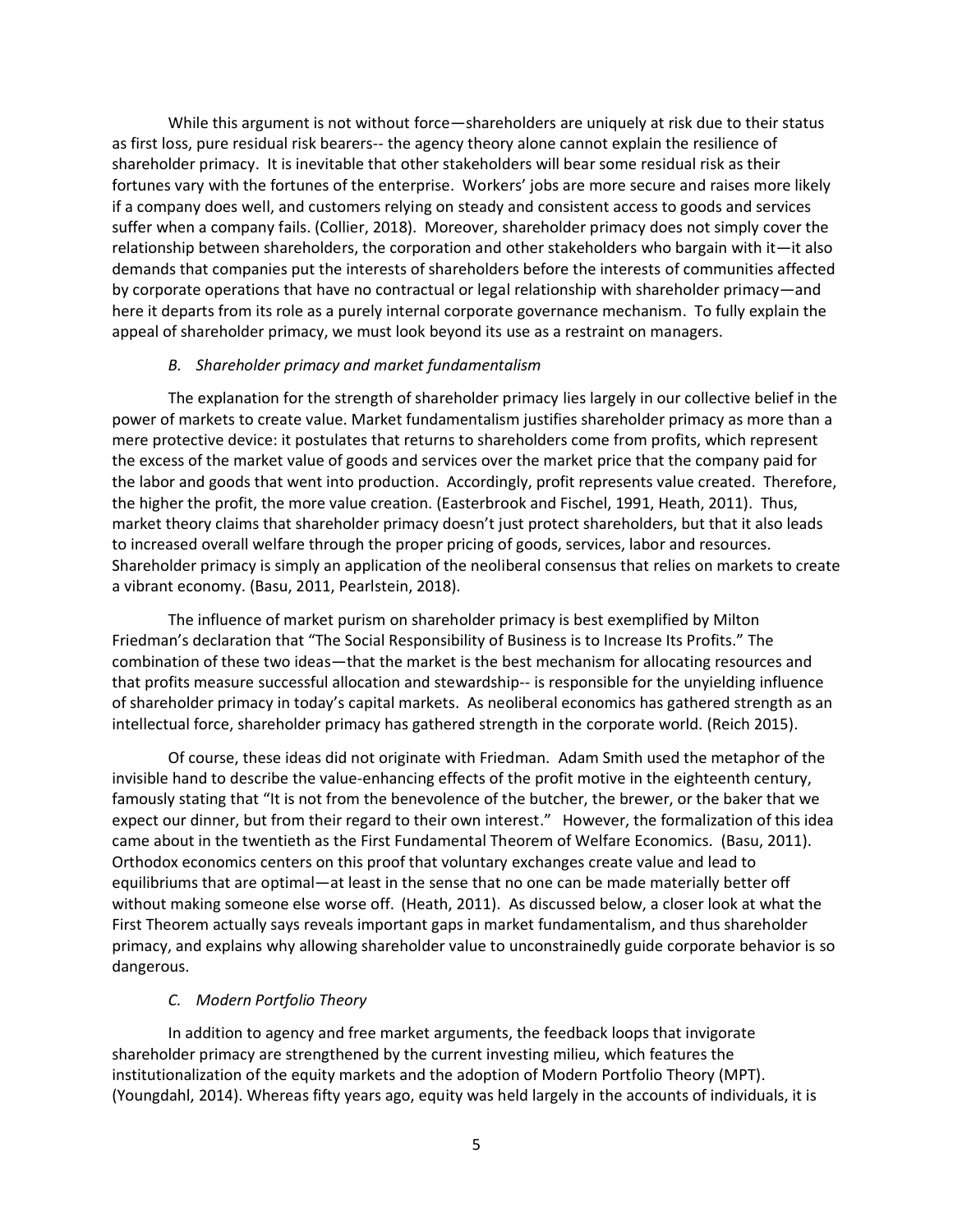now primarily owed by institutions. (Hawley, 2016). In part, this reflects the advent of MPT, which enables those institutions to own equity. MPT showed that the greater returns available from equity could be achieved without an undue increase in risk if portfolios were adequately diversified. (Hawley, Johnson and Waitzer, 2016). Over the last fifty years, equity markets have come to be dominated by large institutional holders practicing MPT—so there are large pools of savings invested into equity markets that are diversified and invested for the long term.

MPT directs investors to monitor success by whether a company or portfolio exceeds or matches the returns on similarly risky securities. This variance from the market return is called "alpha," while "beta" is the term used for the market return. Under MPT, beta is treated as an uncontrollable variable that investors work within, while increasing alpha is the job of investment managers. (Hawley and Lukomnik, 2016). This means that investors measure a company's success based upon *shareholder return relative to other companies* and not on the return of the market overall. (Davis, Lukomnik and Pitt-Watson, 2016). Thus, under the prevailing theory of investing, which governs the allocation and stewardship of most of our private investment capital, no one takes responsibility for overall market performance. Only outperformance of other companies is rewarded. As we shall see, this is an ideal medium in which to grow shareholder primacy.

In sum, shareholder primacy is thought to both protect shareholders from wayward agents and to maximize societal wealth. In order to enforce that primacy, we measure asset managers by their relative performance. Seen in this light, shareholder primacy is not just an internal corporate governance regime; it is a key feature of an economic system based on the superiority of market mechanisms for creating value. Market fundamentalism claims that directors' focus on increasing returns to shareholders not only protects the shareholders but also maximizes overall economic productivity. (Heath, 2011). However, for shareholder primacy to perform these functions, the market model that equates true value with the value returned to shareholders at the company level must reflect the real world.

It does not.

## IV. The invisible hand's blind spots

Corporate profits at individual companies do not actually equate with societal value, at least not with any type of one-to-one correspondence. Shareholders as a class are not served by shareholder primacy and MPT, neither of which assign value to maintaining the healthy systems shareholders collectively rely upon. Accordingly, universal owners are not served by investment managers who focus only on alpha. Rather, "[w]hile the ability of ESG investing to create alpha is interesting and valuable, the ability of ESG to change beta may be the more important question." (Hawley and Lukomnik, 2016). The flaw that leads to this error is a basic misunderstanding of what the First Theorem actually says—how markets actually work.

## *A. Externalities and inequality*

The market model of the invisible hand addresses only the value of exchanges to those *within a closed value chain* such as a corporation and its suppliers, workers, customers and others in economic privity. But it ignores costs imposed or benefits visited on those outside that value chain: externalities, which Austin has called the "dropped stitch of 20th century economics." (Austin, 2019). For example, if I have excess gasoline and you have an empty tank, we may both be financially better off by engaging in a voluntary exchange. But if the exchange now allows you to put the gasoline in your tank and burn it, *other people who were not parties to that exchange will be affected by the emissions from the tank*. Orthodox economics acknowledges this, but tends to view those externalities as flies in the ointment, so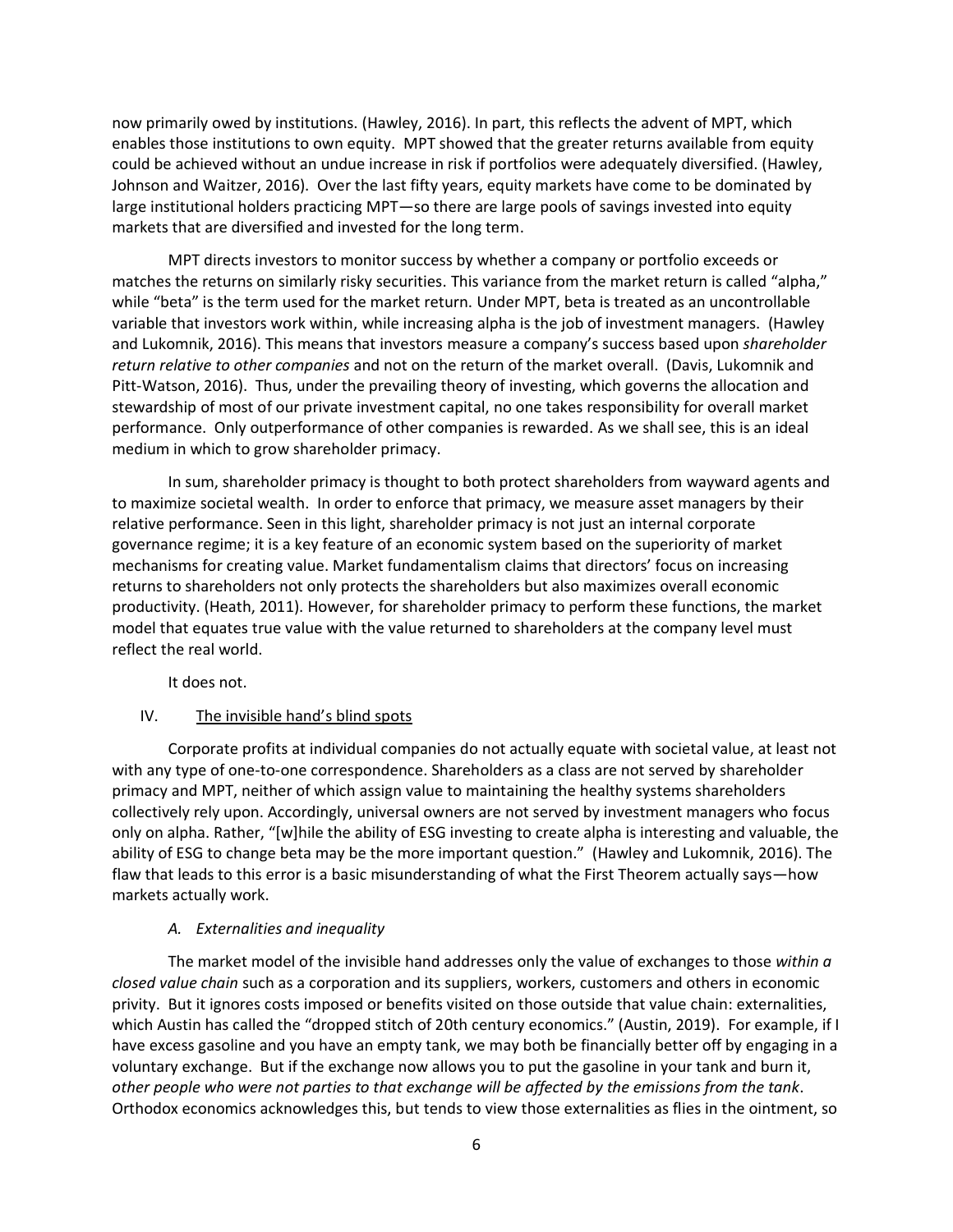that while it acknowledges that government must regulate negative externalities, it also asserts that government should use a light touch, in order to preserve as many possible voluntary exchanges—and thus as active an invisible hand—as possible.

Another acknowledged failing of the invisible hand is that the fairness of its output in is determined by its input.<sup>6</sup> It provides for "Pareto" optimization, which means all participants have the opportunity to improve their wealth through trade, but no one will incur a loss; it does not guarantee any move toward a more equal distribution if the initial allocation of value was unequal—and if initial distributions are unequal, it may create a power dynamic that leads to an even great inequality of distribution, even if no one ends up worse off in absolute terms. (Collier, 2018). Moreover, the failure to address the starting point inequalities may lead to inefficiencies. Think of the not-so-smart nephew placed in charge of the family business. Demoting him to promote a talented and loyal employee might create more economic value for society to share but might not come about by free market action in a world where being a nephew was a valuable asset.<sup>7</sup>

There are other imperfections in the invisible hand. One is information asymmetry: voluntary bargains struck in partial ignorance will not necessarily lead to the best use of resources. (Heath, 2011). Another is the well-known concern with bounded rationality. People just are not that good at making rational voluntary exchanges, so relying on such exchanges to improve everyone's overall welfare may not always work, even if the problems of externalities and equity are addressed.<sup>8</sup> Relatedly, preferences (and awareness of opportunities for exchange) change over time. Finally, the equilibriums predicted by the invisible hand may be unstable, whether due to consumer rejection of equilibrium solutions (Basu, 2011) or social instability from growing inequality. (Morelli, 2016).

## *B. How shareholder primacy hurts universal shareholders*

Added together, these flaws mean that shareholders as class are not protected by shareholder primacy or MPT, which focuses on the value of individual companies relative to the value of peers. (Atkinson, forthcoming). It is tautological that shareholders together receive one value that all shareholders must divide, so this competition among companies for shareholder return would be helpful in the aggregate only if it led to greater overall performance. Moreover, most shareholders are "universal owners," meaning they are broadly diversified through mutual and index funds. (Hawley and Williams 2000). Their interests are thus largely identical with the interests of shareholders as a class. In other words, capital owners with such broad holdings benefit when markets rise overall, rather than from besting other market participants. That is where shareholder primacy and market orthodoxy become problematic.

As discussed above, shareholder return does not reflect the costs of externalities like pollution, resource depletion or harmful social inequality. Instead, those costs are borne by the economy and population as a whole, and can endanger the stable, healthy systems that a rising stock markets depend upon. While individual companies can externalize costs in a race to outperform, universal owners

<sup>&</sup>lt;sup>6</sup> The proof that markets create wealth does not imply that that rising tide of wealth will lift all boats or trickle down or satisfy any other metaphor about shared wealth. Market participants only create Pareto optimal equilibriums, meaning some people will be better off, and no one worse off. If A and B start with 10 units and 100 units respectively, the market may lead to B achieving 101 or 200 units and A remaining with 10, but never with A going to 99 and B ending with 90. (Basu, 2011).

<sup>&</sup>lt;sup>7</sup> Consider the importance of legacy in the US college admissions process.

<sup>8</sup> See, e.g., the bread maker in my pantry.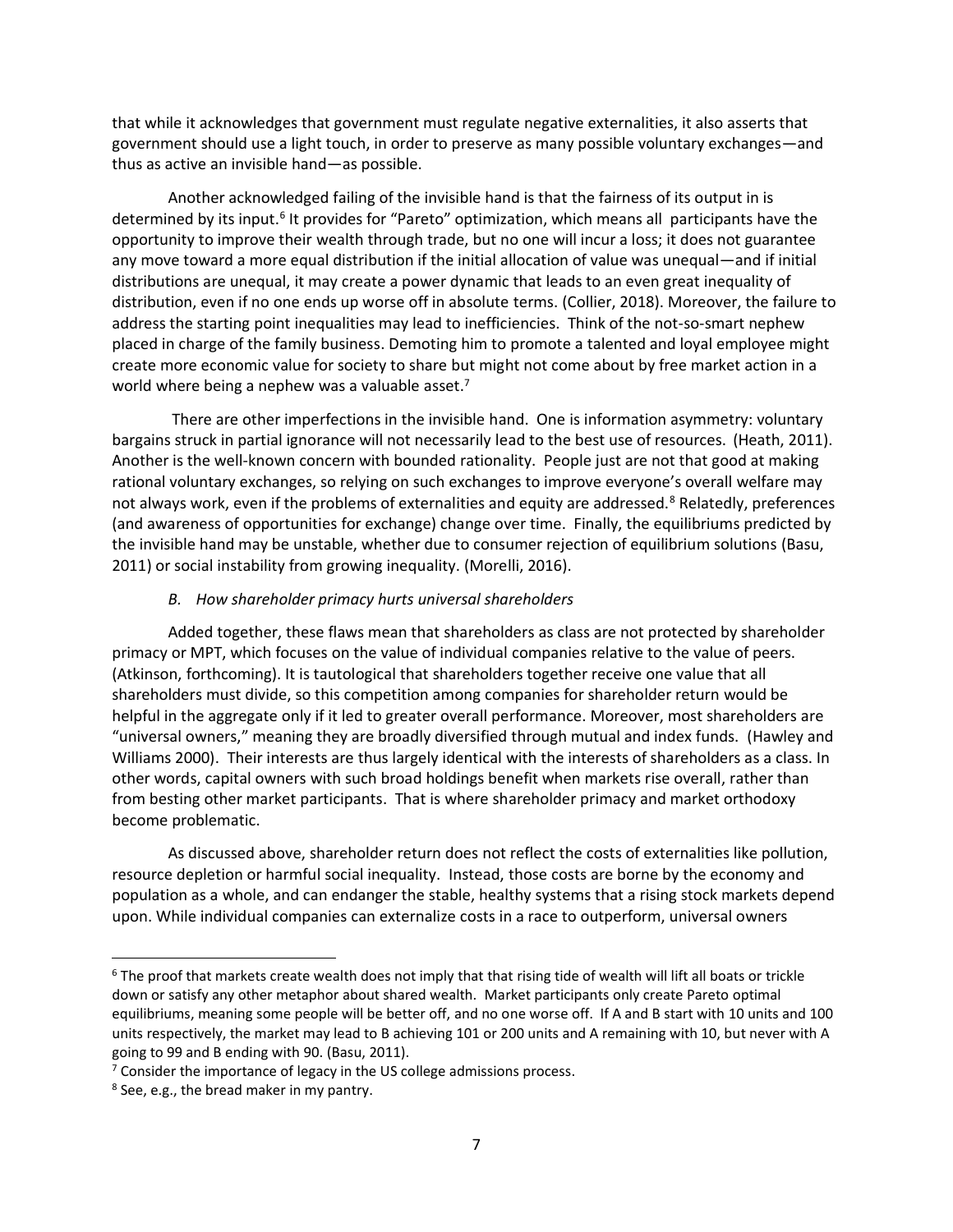internalize much of the costs through a lowered return on their diversified portfolio: there are significantly fewer externalities for these investors with respect to financial return.<sup>9</sup> I have discussed this idea extensively elsewhere (Alexander, 2018a), but one statistic to keep in mind is that for a diversified investor, 80% or more of return is based on market performance rather than the performance of individual holdings—and of course, for indexed investors, the number is 100%, subject to expenses. Moreover, those ultimate beneficial holders are human beings, who derive utility from the condition of the world in which the financial return will be used, whether by themselves, their friends and family or by future generations.

This is no rounding error. The annual value we receive from the endangered global ecosystem is greater than global GDP. (Austin 2019). As Austin says:

> Hence, far from externalities being peripheral, they may be the main event! In other words, more of the environmental and social exchanges that shape our wellbeing may be unpriced than priced, yet we increasingly steer by the priced exchanges only.

And even beyond their own individual utility, these individuals also presumably desire to live in a fair world in which those who are accidentally powerful are not able to oppress those who are accidentally without power. Or to put it into human terms, we should be safe in assuming that a vast majority of U.S. 401(k) savers would not have chosen to endanger the 1,129 workers burned to death in the Rana Plaza factory fire in order to improve the profits of the apparel companies in which they were invested. But even if it were not an issue of morality—if we wished to hew as closely as possible to *homo economicus—*no one knows what the future holds for them or those they care about; there is a Rawlsian veil of ignorance over everyone's future that should selfishly push them toward some level of fairness of outcome.<sup>10</sup>

<sup>9</sup> This is not to say the class of beneficial owners does not have different interests from other individuals. We can certainly imagine an economy in which global threats like climate change are addressed, and in which most of the population thrives, but in which the global supply chain still includes modern slavery and other unacceptable working conditions imposed on those too poor to receive any benefit from rising share prices. Some of the costs of externalities and inequality these will fall on universal owners, but others may not. The self-interest of universal owners can address the former, but not necessarily the latter, although the line between the two may be hard to draw.

<sup>&</sup>lt;sup>10</sup> I considered whether this paper should draw a line, and only discuss revisions to shareholder and company primacy for which "selfish," utilitarian arguments can be made, such as the systemic concerns of universal owners and the lived experience of their beneficial owners. While the discussion could in fact stop there, and still indicate that universal owners have significant motivation to overcome the collective action concerns that individual companies face with respect to systemic concerns such as climate change and market stability, there are three important reasons for extending the theory to areas that tend towards altruism. First, the line is not at all clear: there may be great risk to long-term social stability if the class of individuals who do not benefit from equity investing are forced to continue to bear the external costs of a business model that supports the wealthier segment of the populations. Second, the achievement of an altruistic purpose through responsible business practice raises the same collective action barriers raised by the purely financial concerns of universal owners. In other words, if a shareholder wants all workers at companies she owns to receive a living wage, the solution is not dependent on whether her motivation is to selfishly preserve the system in which her assets are invested or to altruistically ensure she is not benefitting from the mistreatment of others. Whatever her motivation, a living wage requirement that has a negative effect on the discounted cash flow of a firm cannot be imposed on some companies but not others without competitive disadvantage for the companies or asset managers that own the former. If we are discussing collective action among companies and investors to address corporate cost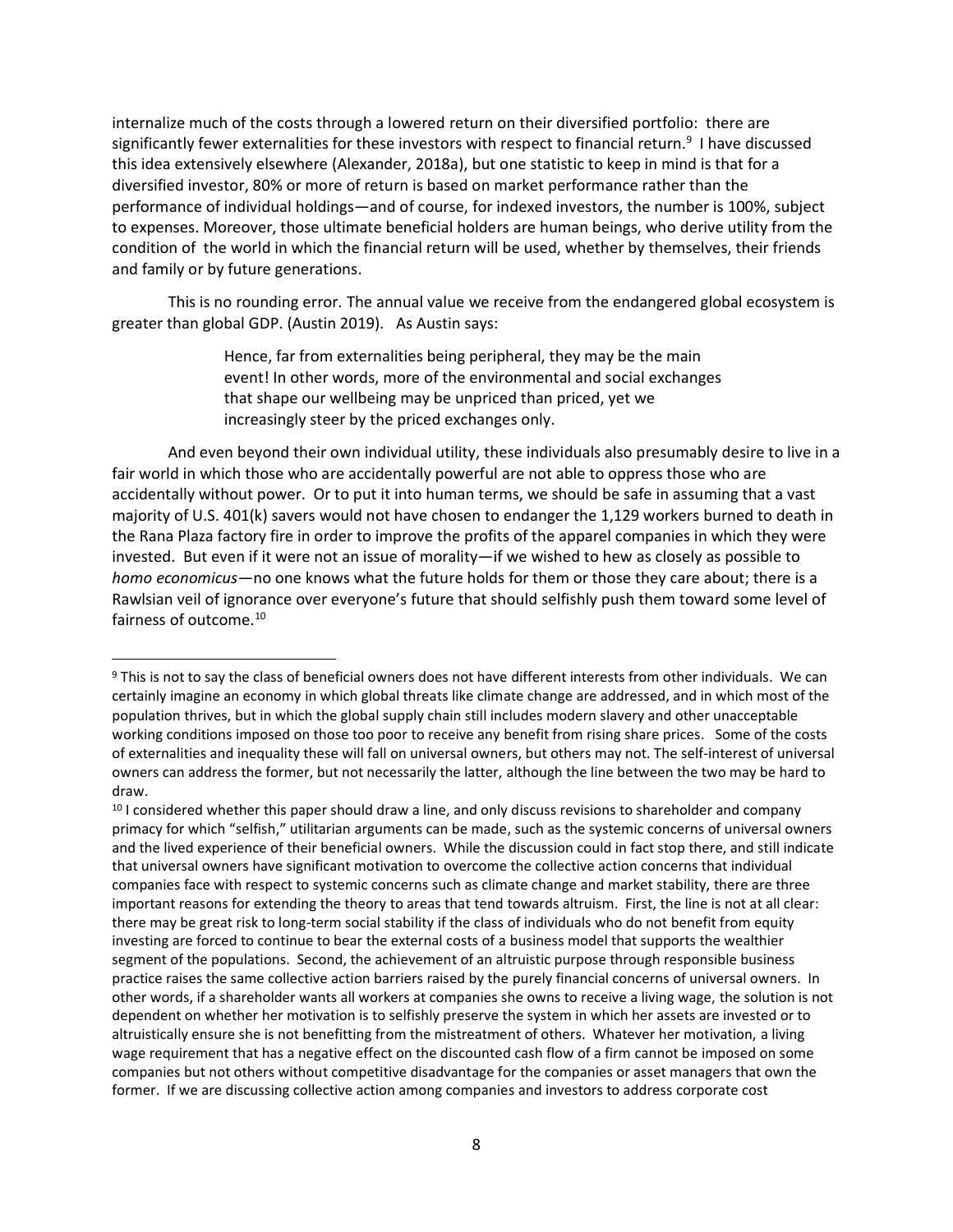The forgoing descriptions are oversimplified but nevertheless suggest that what we characterize as problems created by shareholder primacy are problems inherent in orthodox market economics (or in applying such principles where they make no sense), which problems are exacerbated by pushing them through a corporate form with limited liability that attempts to maximize residual value for shareholders.

## V. Benefit corporation governance: replacing shareholder primacy at the corporate level

The initial benefit corporation movement recognized that something was wrong with shareholder primacy and passed laws to eliminate it. The initial versions of the statute, however, did not establish principles that would guide a board in the absence of a shareholder primacy mandate.<sup>11</sup>

If shareholder primacy is a flawed application of market economics, what rules would be are more consistent with the way markets actually function? Directors, who have great discretion in managing the assets of other people, need guiding principles. Without primacy or some positive principle to replace it, shareholders will be in an awkward position: they give up control of their capital with no promise of return and take the risk of being first in line to lose their investment if the firm fails. Their reward for this is the residual—whatever is left after everyone else involved in the enterprise is paid. Shareholder primacy protects shareholders from this problem and thus encourages equity investment by requiring directors to optimize that residual. It also implements a market-based economic model intended to increase social welfare, although, as discussed above, that model is flawed.

Public discussion around the problem of shareholder primacy often suggests that firms should simply make an additional commitment to stakeholders to complement the duty already owed to shareholders, leaving to managers the balancing of those interests in some reasonable manner. Indeed, this was the path that the initial versions of the benefit corporation statutes followed, with some modifications. (Alexander, 2018). But simply allowing directors to use discretion with respect to stakeholders in order to address these concerns may leave the agency problem unaddressed and have unintended effects on social welfare. Simply allowing managers to balance the interest of a multitude of stakeholders and do what "seems fair" is unlikely to be satisfactory and may ultimately increase the  $cost<sup>12</sup>$  of first risk capital that has been so advantageous to the economy. (Heath, 2011). Indeed, it may stifle the flow or divert it to closely held enterprises where investors can firmly maintain control, perhaps resulting in reduced stakeholder welfare. On the other hand, a director discretion model may simply be ineffective, as directors using their own discretion may fail to take serious steps to protect stakeholders from external costs and exploitation in order to attract capital or increase their own returns on equity compensation.

Thus, the admirable goal of the initial benefit corporation movement—eliminating shareholder primacy—really only does half the job. A benefit corporation statute must also create clear replacement principles that adequately address the agency problem and promise a predictable methodology for

externalization, it is an apt time to discuss collective action for altruistic reasons, as well. The third reason for considering altruistic motivations for decision making in business and investing is that at some juncture, we simply need to construct the world we want to live in, rather than trying to accommodate what we perceive to be possible in a world of homo economici.

 $11$  The initial benefit corporation statutes, and their evolution toward the form discussed at the end of this section, are discussed in a separate paper. (Alexander, forthcoming).

 $12$  Equity investors demand a premium based on risk. Uncertainty as to how the residual value of a corporation will be distributed increases that risk; accordingly, a fiduciary rule that permits arbitrary division of excess value among stakeholders will tend to increase the cost of capital, so that other stakeholders will ultimately be accommodated a smaller return than in a more certain governance regime.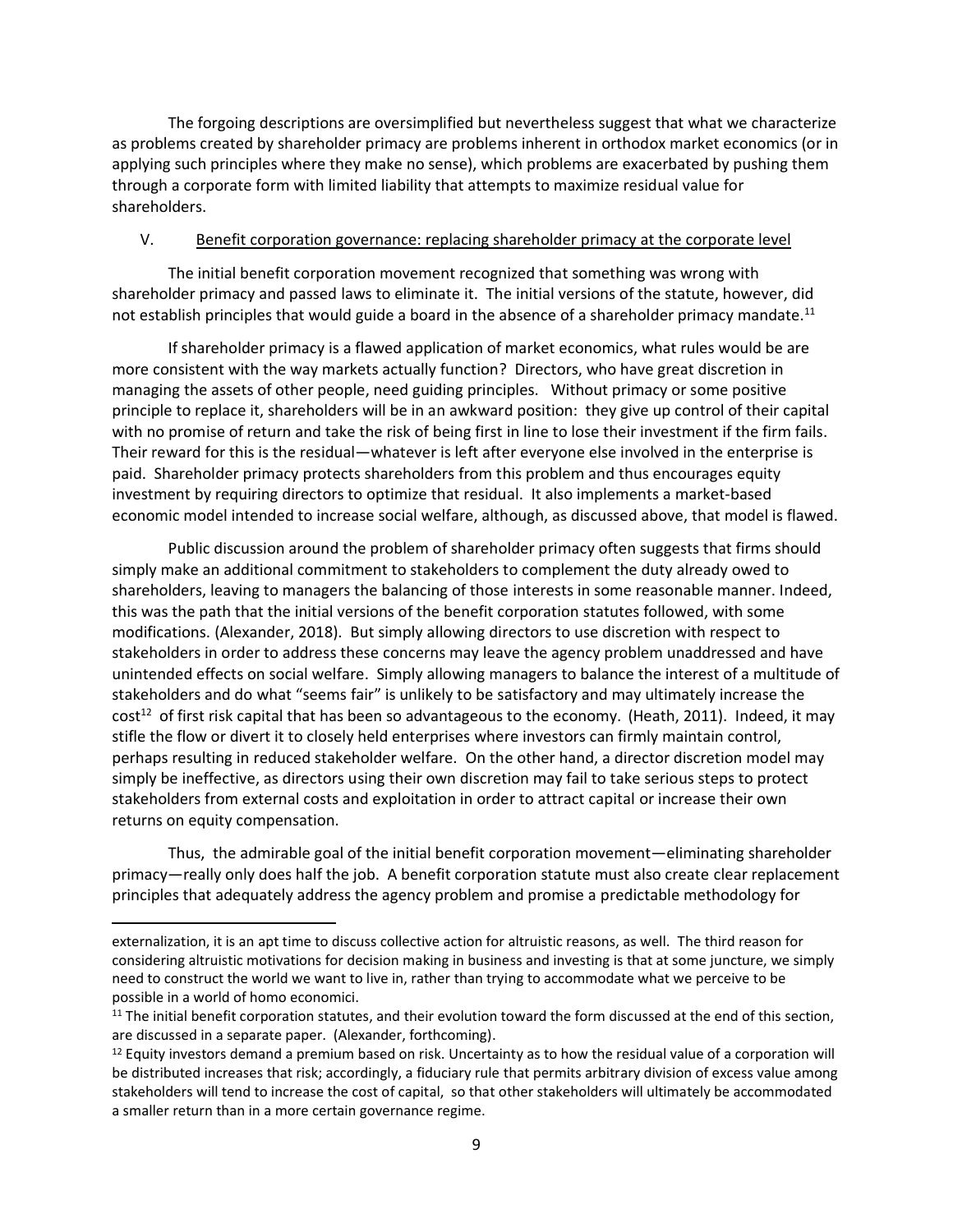determining the return that accrues to first loss residual equity. The principles must also work to optimize social value within a market economy in order to preserve capitalism and retain political support.

The most recent versions of benefit corporation statutes reflect the need to fill this gap. B Lab's original model of a benefit corporation statute has been updated and revised by drafters around the world to begin to establish principles that replace the pure market model of shareholder primacy. (Alexander, forthcoming). The most recent version, the British Columbia Act, represents the fullest expansion of a new principle; it requires directors to act responsibly and sustainably, which is defined as follows:

> "responsible and sustainable manner", in relation to the conduct of a benefit company's business, means a manner of conducting the business that:

- (a) takes into account the well-being of persons affected by the operations of the benefit company, and
- (b) endeavours to use a fair and proportionate share of available environmental, social and economic resources and capacities.

This language, which pulls corporate law in an unprecedented direction, not only rejects the idea that corporations should simply compete for the highest profit—it specifies that in place of that primacy concept, corporations should consider the external costs that their actions create and also specifically consider their use of common resources.

One element that even the British Columbia Act lacks is a direction as to what to do once externalities, inequalities and other market failures are accounted for. Assuming that a company is controlled by shareholders, the reasonable expectation should be that it would maximize the residual value available to shareholders. This conduct would both address the agency concern and, more importantly, operationalize the pricing function championed by Adam Smith and formalized in the First Theorem, as described in Heath, 2011:

> Under the correct circumstances, competition will push prices toward the level at which markets clear (i.e., suppliers will not be left with unsold merchandise, and consumers will not be left with any unmet demands.) When this occurs, it means society has succeeded in minimizing the overall amount of waste in the economy.

Presumably, the work of establishing the "correct circumstances" for such a market function will have been done by mangers following the principles of the benefit corporation statute that address market failures, creating a healthy platform for competition.

However, while interposing these principles at the corporate level addresses the market failures in theory, modifying rules and norms at the firm level will not be sufficient to address the market orthodoxy that governs corporations. In order to work in practice, the principles should be applied throughout the investment chain in order to address the flaws of market fundamentalism and profit primacy.

## VI. Benefit governance and ownership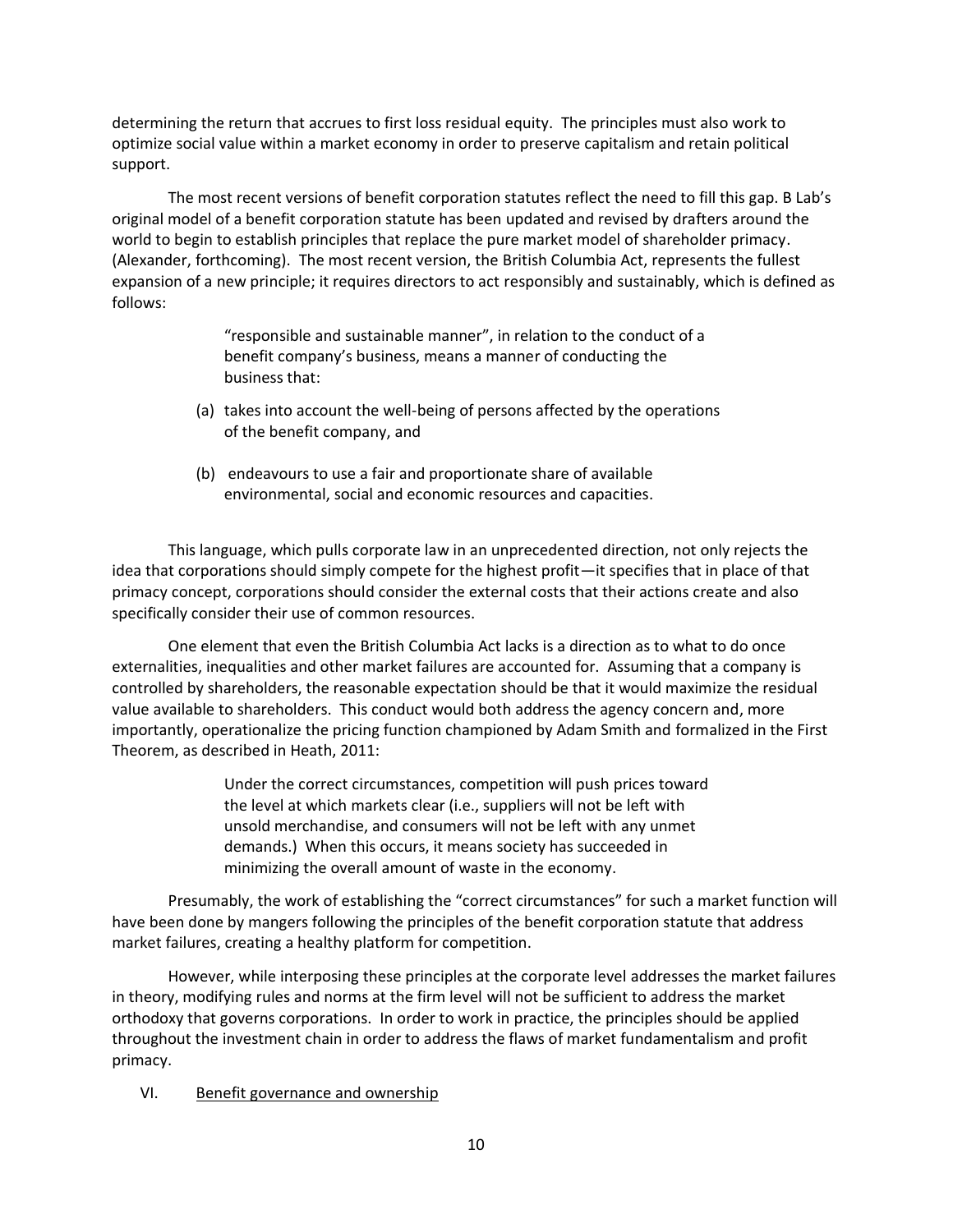### *A. Benefit corporation law: significant but insufficient*

To summarize, shareholder primacy is an instantiation of flawed free market theory that turns the invisible hand into a destructive fist. Benefit corporation law seeks to reverse that instantiation, and the British Columbia Act does a superior job in preserving the benefits of the market mechanism while addressing its flaws. But an analysis that operates only at the corporate level sidesteps the critical question of how the providers of equity capital—the shareholders who control most of these enterprises-- will approach these issues.

The corporate form has created significant wealth by allowing multiple individuals to pool their savings, which can be used to fund large enterprises that provide critical goods, services and employment. This legal technology has been combined with the protection of property rights necessary to maintain free markets in order to create a global economy driven by capital seeking return. To a very large degree, capital has been able to maintain control over business, by insisting on control rights in exchange for providing risk capital. Given the nature of risk capital—its first loss position and absence of any guaranteed return—it is not surprising that it retains this control when it can.

If this circumstance is likely to continue, how much does the availability of the benefit corporation option really matter? If there continues to be a free market for capital, won't the absence of collective action mechanisms mean that a significant portion of that capital will continue to invest in enterprises that exploit negative externalities, insist on as much share of the gain as possible and take advantage of human nature and informational deficits? This is the equilibrium that the market will always default to, as any company that fails to do so will lag in return, and suffer an increased cost of capital, or be pressured by the market for corporate control to change its ways. (Greenfield, 2018). The fact that common resources are preserved if most companies act responsibly, but not so preserved when most companies do not, *and that individual irresponsible companies can receive an increased return in either environment*, establishes a classic prisoners' dilemma, in which the equilibrium that is best for everyone (majority responsible behavior) is unstable, because every individual actor can maximize its own return by acting irresponsibly, regardless of what others do. (Basu 2011).

The feedback mechanisms creating this unhealthy cycle are exacerbated by the fact that most assets are controlled through a chain of fiduciaries who manage these assets on behalf of others. For example, a pensioner may have a pension fund that relies on an asset manager, who in turn relies on advisors, who ultimately invest the capital into corporations managed by directors. Each party is a link in a chain of relationships that ultimately end with the beneficiary pensioner.<sup>13</sup> Fiduciaries along this chain must determine if it is legal, wise or moral to do anything other than seeking to increase the individual values of the equities and other assets in their portfolios. It may be argued that it would be problematic for them to address about pollution or equality as stand-alone issues, because the corpus isn't their money "to give away," however beneficent the intention. Moreover, their individual decisions to protect stakeholders (by divestment for example) might be futile in a competitive environment where other profit seekers would pursue the foregone profit opportunity.

Thus, even if benefit corporation statutes evolve into British Columbia Act-like statutes that establish principles that replace shareholder primacy and clearly call for the preservation of important systems, they will not have a significant effect on the impact of market failures, without collective action by institutional investors to make significant use of them. Sporadic use of the form by a small subset of

<sup>&</sup>lt;sup>13</sup> Other institutions have similar relationships: insurance companies invest for the benefit of their insureds, sovereign wealth funds for citizens and foundations and endowments for the populations they are intended to benefit.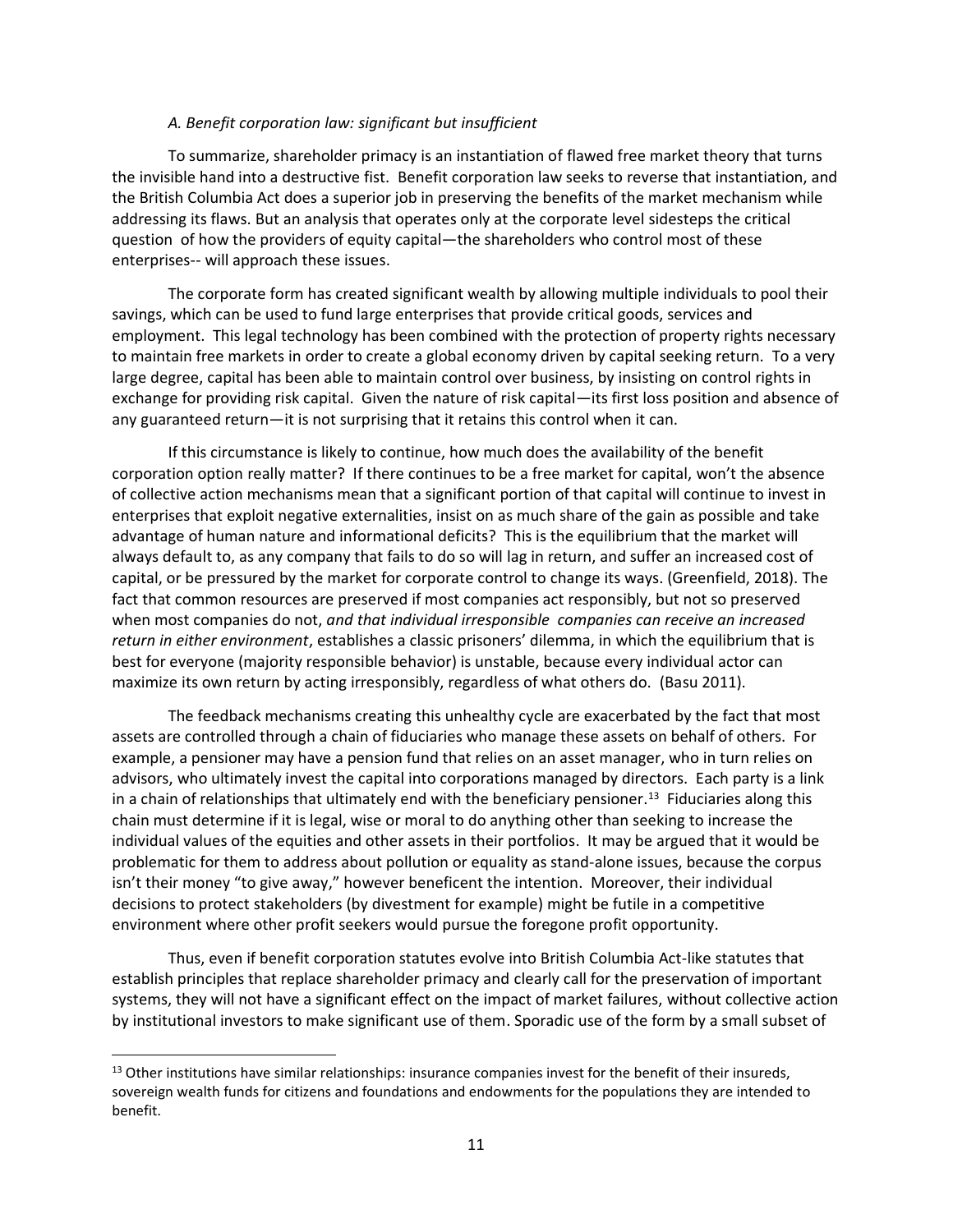companies focused on sustainability cannot address the crucial systemic issues that require collective action throughout the economy. Unless there is a shift that moves most corporations to be or act like benefit corporations, there is a risk that the growing cost of externalities will overwhelm the gains in societal wealth secured through private enterprise in the last two centuries. (Quigley, forthcoming).

### *B. Benefit ownership*

But to state this concern is also to name its solution—or at least a large part of it. Universal owners dominate the investment universe and shareholder primacy does not serve them. Corporate decisions that increase the bottom line and the net present value of future returns by exploiting externalities degrade the ecosystem that these owners rely upon. In particular, corporations can compete effectively by depleting common resources, like available carbon sinks and freshwater, and from limiting their contribution to public goods through tax avoidance.

Critical to this analysis, *the community of universal investors is not subject to the competitive dynamic that impairs systemic thinking*—they are all effected roughly equally by operational changes at any one company, eliminating the temptation to seek outperformance through defection from any agreement to forgo market failure exploitation. They should thus have the ability to pursue the collective action required to address it, and to achieve a stable equilibrium that will not be eroded by prisoner's-dilemma pressures. (Hawley and Williams, 2000). Yet, there is little evidence they do so. Asset managers and owners continue to be judged and rewarded by their ability to track and beat markets, and not by their contribution to overall rising markets. While investors talk about using ESG factors in investing, it is generally considered a strategy for outperformance, or, at best, a consideration permitted only with respect to investments that have already satisfied risk and reward requirements. There are virtually no large investment managers who would say they would like an individual company in its portfolio to sacrifice shareholder return over the long term in order to spare the broader market the costs of such performance (although, for the most part, the strategy among asset owners and managers is just denial that such situations exist). Institutions continue to push individual company (or portfolio) outperformance as the most important investing factor, even though more than 80% of their return is based on something else. (Alexander, 2018).

If this potential exists, why have universal holders been unable (or unwilling) to require companies that they control to preserve valuable systems? Perhaps the huge gains in productivity made through markets as we built an industrial and information economy outweighed the recognizable externalities for a long period of time, encouraging the adoption and calcification of the current investment system and its focus on competition rather than collective action. Perhaps there is an inevitable imbalance in feedback, as investors can constantly compare individual company and portfolio returns but cannot compare actual market returns to what might have been had externalities been reduced. Presumably, there is also an entropic weight to moving from the disorder of a market system to the increased order demanded by collective action. Nevertheless, if the planet is reaching limits with respect to resources and society is reaching limits as to unfairness, the cost of externalities and inequality will outweigh further gains from unfettered competition, even as we are stuck in a financial system whose primary feedback loops involve financial return on a company-by-company and portfolioby-portfolio basis.

While the benefit corporation movement suggests a recognition that something is amiss with shareholder and company primacy, no similar framework has been suggested for universal investors, who have a much greater potential to authentically address market failures and the systemic risks they engender. Moving beyond shareholder primacy will require that institutions first reject this idea of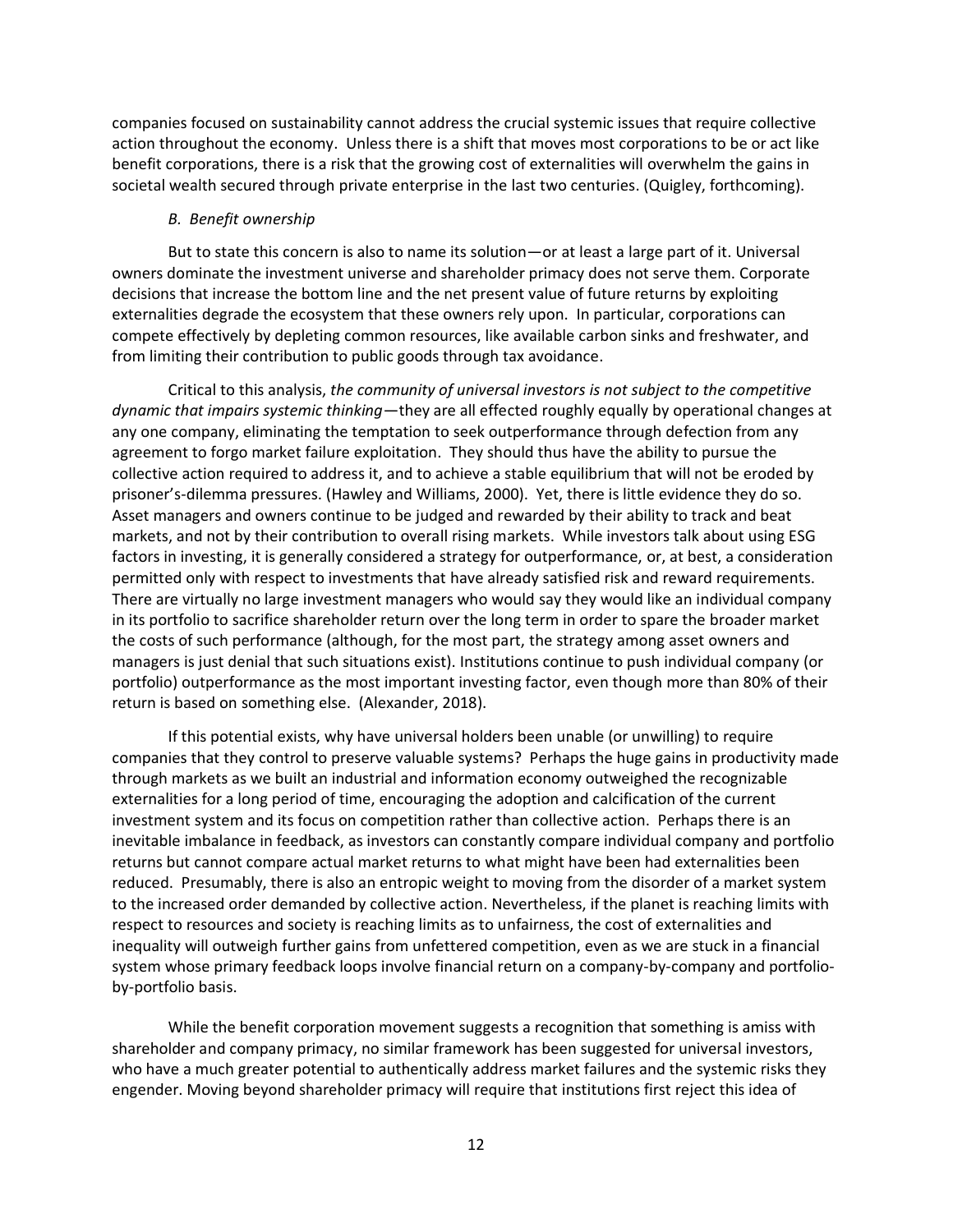company/portfolio primacy so that companies can comfortably address market failures. If institutions continue to foster company primacy, companies will continue to feel pressure to do all the things that a rejection of shareholder primacy is meant to counter. When an investment manager is judged and compensated based on whether her portfolio outperforms a portfolio with a similar risk, she will be motivated to ignore the external costs and inequality that the portfolio companies generate. <sup>14</sup> Any movement to implement benefit governance at companies will have to be accompanied—and perhaps preceded-- by a similar change in the governance and philosophy of the investment industry.

Market participants representing the interests of these investors could take such a step by applying the ideas that have evolved in the benefit corporation statutes and migrating them into the fiduciary chain, whether through persuasion, legislation or public engagement. In other words, investors and their fiduciaries have an opportunity to rectify market failures of global capitalism by adopting principled benefit governance at the ownership level. This would mean taking the items from benefit corporation statutes that best address the systemic concerns of a universal owner and applying them to investing governance. 15

For example, because the first interest of universal owners is in preserving healthy systems, investment fiduciaries can account for systemic costs when allocating capital or exercising control rights over it. Individual corporations that raid common resource pools or otherwise take actions that exploit social or environmental systems can be disciplined by fiduciaries representing universal owners. The universal owner can be comfortable that if it persuades a portfolio company to act responsibly through engagement, and competitors of that company seek an advantage by continuing to irresponsibly, the universal owner's relative returns will be protected by the overlap of its ownership with that of other universal owners.<sup>16</sup> Perhaps the best means of protecting these common resources is to work with similarly situated investors to impose minimum sustainability parameters on all corporations that are controlled by the universal owner community; if so, creation and implementation of such guardrails will become the job of those fiduciaries.

The point is not that universal owners have better knowledge or more resources than others for playing this gatekeeper role. It is that they are the only market participants who can avoid the prisoner's dilemma facing companies, active portfolio managers and others in the business ecosystem. Nor is it necessary that they implement rules that are perfect. By simply raising the minimum standard of conduct for all firms, they will allow competition to work in a way that is less dangerous to critical environmental and social systems. This is particularly true with respect to issues of fairness. To a large extent, the potential of universal owners to create a level playing field with a minimum fairness standard is as important as the standard itself: it can change the direction of competition.

### *C. Fiduciary code*

Simply eliminating corporation-based shareholder primacy will not address large social and environmental concerns, both because it does not create a viable principle to reverse course, and because companies alone cannot take the collective action needed to do so. What is needed is a code of

<sup>&</sup>lt;sup>14</sup> A corporate director or executive compensated with equity will have the same incentive.

<sup>&</sup>lt;sup>15</sup> While this article focuses on the universal owner, that fact is that all owners, as a class could be better off taking the benefit stance, even if they were not diversified. (Hansen and Lott, 1996). However, if ownership stakes are concentrated, there is more temptation to fall into the trap of the prisoners' dilemma, because the investors can outperform when their companies defect.

<sup>&</sup>lt;sup>16</sup> Of course, some competitors, such as family owned companies, may be outside the portfolio, but if universal owners work together, they have the potential to reach a very large percentage of the economy through ownership, supply chain management and influence over regulation.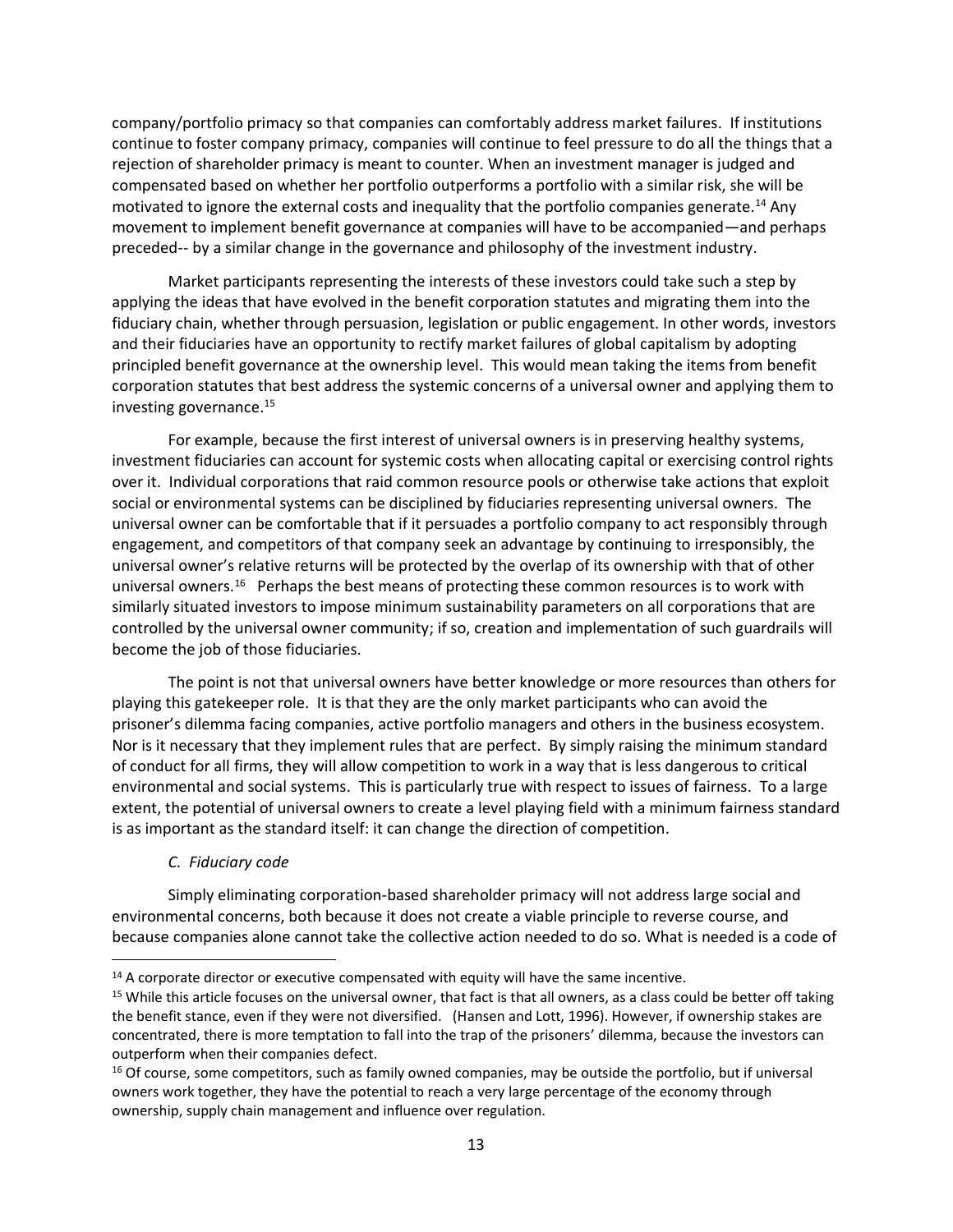conduct for fiduciaries throughout the investing chain, from asset owners to managers to boards of individual companies. All of these entities and their advisors are involved in taking the savings of ordinary people, or their insurance premiums, or the corpora of endowments and foundations meant to benefit them and funneling these assets to and applying them in the real economy, where goods and services are produced for everyone's benefit. In so doing, their overarching principle should be to ensure that a healthy planet and population is preserved for those ordinary people as both investors and sentient beings, without violating basic principles of fair play and justice that undergird the societies in which we live.

What principles might guide such a code?

# 1. Principles

To address the problem of externalities, the fiduciary code must reject financial gain from costly externalities that ordinary savers internalize through their diversified investment portfolios or lived experience: everything in the system must be accounted for at its true cost. Even where the class of savers and investors may not internalize a cost (because it is imposed on those too disenfranchised to benefit from that system) business should not be engaging in practices that offend the basic principles of fairness. This will require collective action to address the challenge of the prisoner's dilemma. In addition, collective action is necessary because determining what is "fair" and what external costs are unacceptable is not a purely empirical exercise. Judgments will need to be reached, so that necessarily imperfect standards can be evenly applied across firms. Finally, compensation and other practices that promote company primacy and work against responsible corporate practices should be rejected throughout the fiduciary chain.

These principles do not reject the free market, capitalism or competition. If companies can meet investor-endorsed standards to ensure a level and sustainable playing field, free market competition would thereafter be the favored pricing mechanism designed to allocate resources throughout the economy.

The four principles behind such a code could be expressed as follows:

1. *True Cost Accounting*. Relevant impacts of decisions made within the investing system must be accounted for within that system. Market participants should reject elements of the system that encourage investors, intermediaries and businesses to make decisions that increase financial return to the investor, customer or business without accounting for external costs imposed on others. This includes rejecting rules that were developed to benefit savers by focusing on the clearest signals relevant to their own return, such as shareholder primacy.

2. *Humane Investing*. Investment and business decisions are made on behalf of the human beings who are beneficiaries of the funds invested and should reflect common human values. Because the chain of investing is long and diffuse, investment capital may be used in ways that exploit humans beings, the environment or animals in ways that the ultimate beneficiaries would object to, regardless of financial return. Where there is widespread agreement as to certain values (such as the unacceptability of modern slavery), business and investing decisions should reflect such agreement as a principle separate from financial return.

3. *Utilizing Collective Action*. Participants in the investing system should avoid freeriding and commons grazing. Many aspects of value that are ignored under doctrines like shareholder primacy are collective goods, such as the ecosystem services delivered by a healthy environment or the social stability created by fair distribution of wealth. Investors, intermediaries and companies should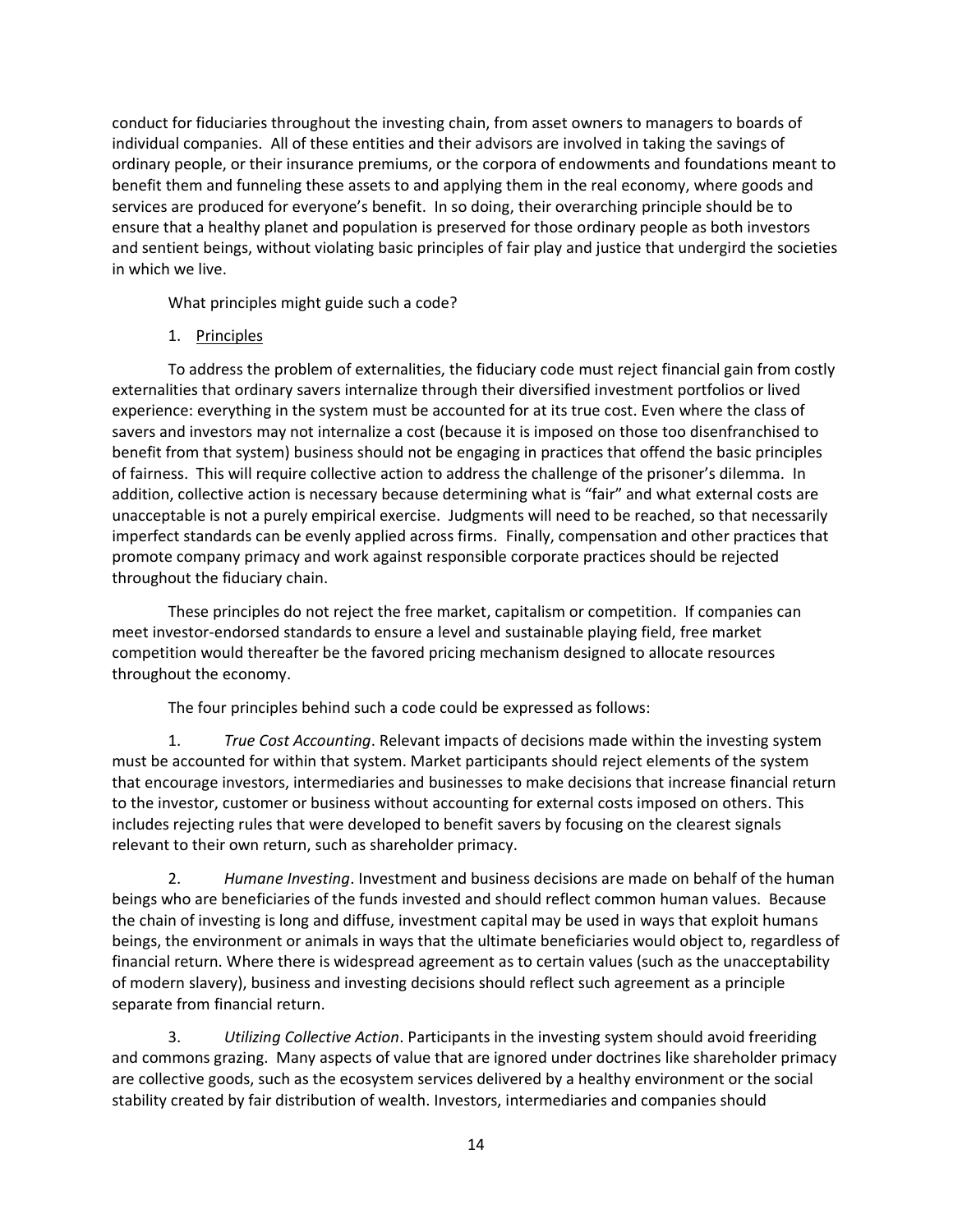participate in efforts at collective action to maintain the value of these resources. This includes (1) causing companies to refrain from lobbying against efforts to preserve or enhance common resources, and (2) imposing limits on investee behavior when governments do not act to protect common resources.

4. *Rejecting Harmful Competition for Capital.* The systemic changes necessary to address the issues of common goods and fairness will be undermined if significant amounts of capital are invested outside of a reformed system. Accordingly, these changes must reach across equity classes, so that less-regulated markets like private equity and venture capital do not have opportunities to externalize costs made unavailable to companies subject to public reporting regimes.

Once these principles are accounted for, fiduciaries would be expected to compete for profit. This would match the model implied by the First Theorem: profits do represent value created and fairly shared once externalities and inequality (and other market failures) are addressed.

# 2. A code: The Global Statement of Fiduciary Principles

A global statement of this principle might ask jurisdictions, SROs and NGOs to incorporate the need for responsibility and sustainability into relevant rule that involve the investing chain by using the British Columbia Act language and filling in any perceived gaps.<sup>17</sup> The following language uses the British Columbia Act as a starting point, but refines it to account for the principles described above:

## **Global Statement of Fiduciary Principle**

**Any jurisdiction, SRO or NGO that creates a law, rule, regulation or code that governs the governance of asset owners or managers or business entities shall incorporate the requirement that the fiduciaries conduct themselves in a responsible and sustainable manner such that their decisions endeavor to:**

- **(a) fairly account for the well-being of persons affected by the operation of any corporation that the decision applies to,**
- **(b) ensure that corporations use fair and proportionate shares of available environmental, social and economic resources and capacities and contribute fair and proportional amounts to the public good,**
- **(c) incorporate principles of equity so that gains from commercial activity are fairly shared, and**
- **(d) participate in cooperative efforts to ensure that all investment streams are covered by (a)- (c) and subject to standards that incorporate such principles.**

<sup>&</sup>lt;sup>17</sup> This is not meant to suggest that new rules are required for universal owners to begin working to address market failures under current legal rules, only that the more explicit the guidance, the easier the work will be. The ability of fiduciaries to legally take systemic effects into account under current law is discussed in many of the essays included in Hawley (2014) and Hebb (2016).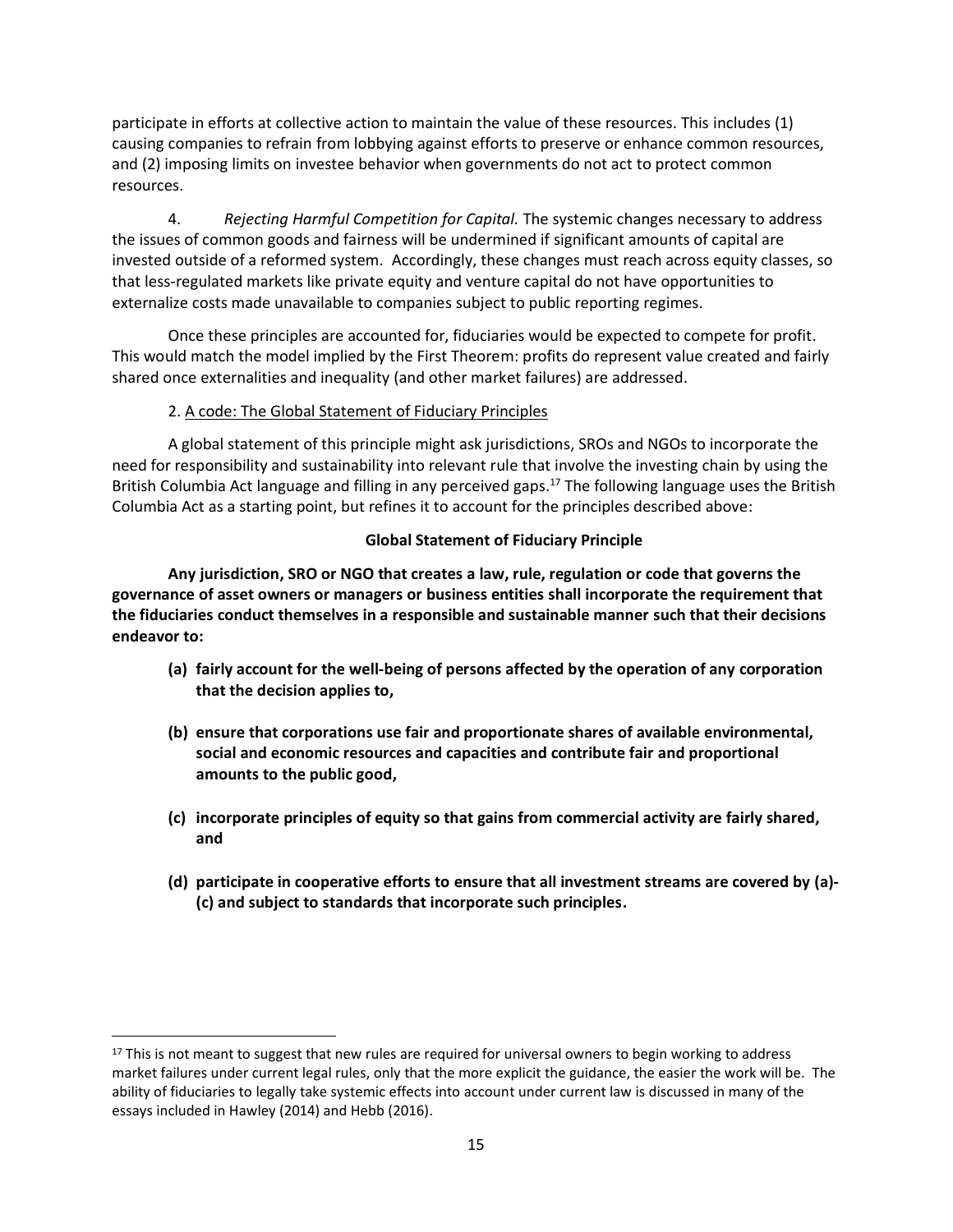### VII**.** Conclusion

The phenomenon of the benefit corporation is barely ten years old. It has established a beachhead in the business world, with thousands of firms forming as benefit corporations and billions of dollars being bet on its future. Yet its greatest value may be the potential to create a template for investors to reconceive of what success means in business. In that reconception lies the possibility for a robust reimagination of capitalism itself, in which the benefits of a market economy are preserved, but its inherent flaws are comprehensively addressed by actors within the system.

The latest model of the benefit corporation statute not only rejects shareholder primacy but also adopts new principles that directly address the failure of markets to account for externalities and inequality. Application of these concepts to the entire investment chain can ameliorate some of the greatest risks that we face in the twenty-first century.

The author hopes that those opposed to benefit corporation law on the basis that it is unnecessary to address shareholder primacy might re-examine the potential benefit of a clear statement of these positive principles in both the corporate law (either as a mandate for all companies or as an option) and in the law governing investment fiduciaries, even in jurisdictions where shareholder primacy is not the required by law. While there is no shareholder primacy imperative in those jurisdictions, there is also no clear expression of principles to guide fiduciaries to preserve and maintain common resources or to share gains equitably-- necessary elements of a successful economy that market mechanisms alone cannot supply. Without such clear guidance, the market will continue to relentlessly sow environmental and social debt and we or our children will reap the whirlwind*.*

### **REFERENCES**

- Alexander, Frederick (forthcoming), *Putting Benefit Corporation Statutes into Context by Putting Context into The Statutes.*
- Alexander, Frederick (2018), 'Whose Portfolio is It, Anyway?,' 47 *Stetson L. Rev*. 311.
- Alexander, Frederick, *Benefit Corporation Law and Governance: Pursuing Profit with Purpose* (2018), Oakland, Berrett-Koehler.
- Alexander, Frederick (2017), 'Next Phase for Benefit Corporation Governance Begins'*, Westlaw Journal Corporate Officers & Directors*, December.

Atkinson, Nathan (forthcoming), 'If Not the Index Funds, Then Who?,' *Berkeley Business Law Journal.*

Austin, Duncan (2019), *Greenwish: The Wishful Thinking Undermining the Ambition of Sustainable Business*, available a[t https://preventablesurprises.com/publications/blog/greenwish-the](https://preventablesurprises.com/publications/blog/greenwish-the-wishful-thinking-undermining-the-ambition-of-sustainable-business-by-duncan-austin/)[wishful-thinking-undermining-the-ambition-of-sustainable-business-by-duncan-austin/.](https://preventablesurprises.com/publications/blog/greenwish-the-wishful-thinking-undermining-the-ambition-of-sustainable-business-by-duncan-austin/)

- Basu, Kausik (2011), *Beyond the Invisible Hand: Groundwork for a New Economics*, Princeton University Press.
- Berle, Jr., A. A. (1932), *For Whom Corporate Managers Are Trustees?*, (1932) 45 Har. L. Rev. 1365.
- Collier, Paul (2018), *The Future of Capitalism: Facing the New Anxieties,* New York, HarperCollins.
- Davis, Stephen, Lukomnik, Jon and Pitt-Watson, David (2016), *What They Do with Your Money,* Yale University Press.
- Easterbrook, Frank H and Fischel, Daniel R. (1991), *The Economic Structure of Corporate Law*, Harvard University Press.

Kent Greenfield, (2018), CORPORATIONS ARE PEOPLE TOO (AND THEY SHOULD ACT LIKE IT). Yale University Press.

Hansen, Robert G. and Lott, John R. (2016), 'Externalities and Corporate Objectives in a World with Diversified Shareholder/Consumers*,'* 31 *Journal of Financial and Quantitative Analysis* 43.